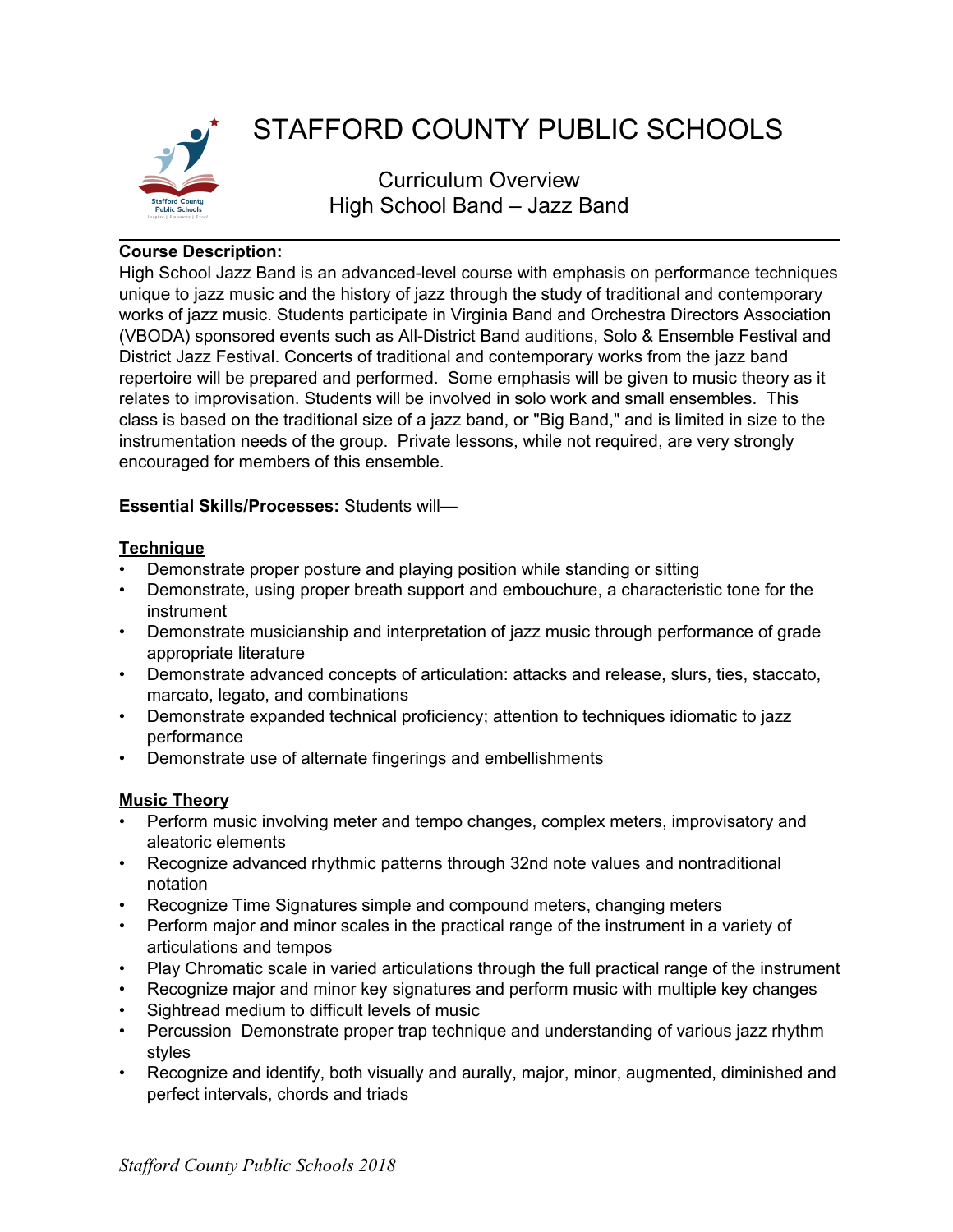• Develop improvisational skills

## **Ensemble Skills**

- Recognize and respond to conducting patterns of simple/compound meters and changing meters as per level of difficulty of music
- Recognize and respond to advanced expressive elements, both written and implied in the music and given by the conductor
- Demonstrate an awareness of tonal center as it applies to individual and group intonation and harmonic function
- Demonstrate an awareness of ensemble timbre, contrast, balance and blend
- Demonstrate an awareness of musical terminology necessary for performance of dynamics, tempo, style and phrasing
- Recognize use of compositional devices: sequence, imitation, diminution, inversion, augmentation, retrograde
- Demonstrate an understanding of proper rehearsal technique and etiquette
- Demonstrate an understanding of stage presence and decorum

## **Music Literature**

- Perform music of grade appropriate literature
- Perform in the style of the various historical eras in jazz
- Explore the various periods in jazz history to include: Dixieland, swing, big band, blues, bebop, fusion and contemporary jazz
- Perform a wide variety of styles from various world cultures
- Demonstrate an awareness of timbre, contrast, blend, balance, etc. in performance of jazz literature

#### **Listening/Musical Analysis**

- Listen and analyze a wide variety of historical examples from different artists, periods and styles
- Recognize and identify several jazz styles relative to historic jazz eras
- Demonstrate critical musical judgment in evaluating the performance of self and others
- Identify tonal centers

# **Technology**

- Exploration of available music technology through the use of varied media
- Explore and observe available computer technology in the field of music
- Analysis of performance through the use of recording and listening to performances

# **Essential Knowledge**: Students will—

- Understand the role of music in our society Appreciate the work/study ethic
- Appreciate different cultures and customs Acquire stage presence and decorum
- Encourage creative experimentation Share the talents of others
- Foster a spirit of cooperation Expand career awareness
- 
- 
- 
-